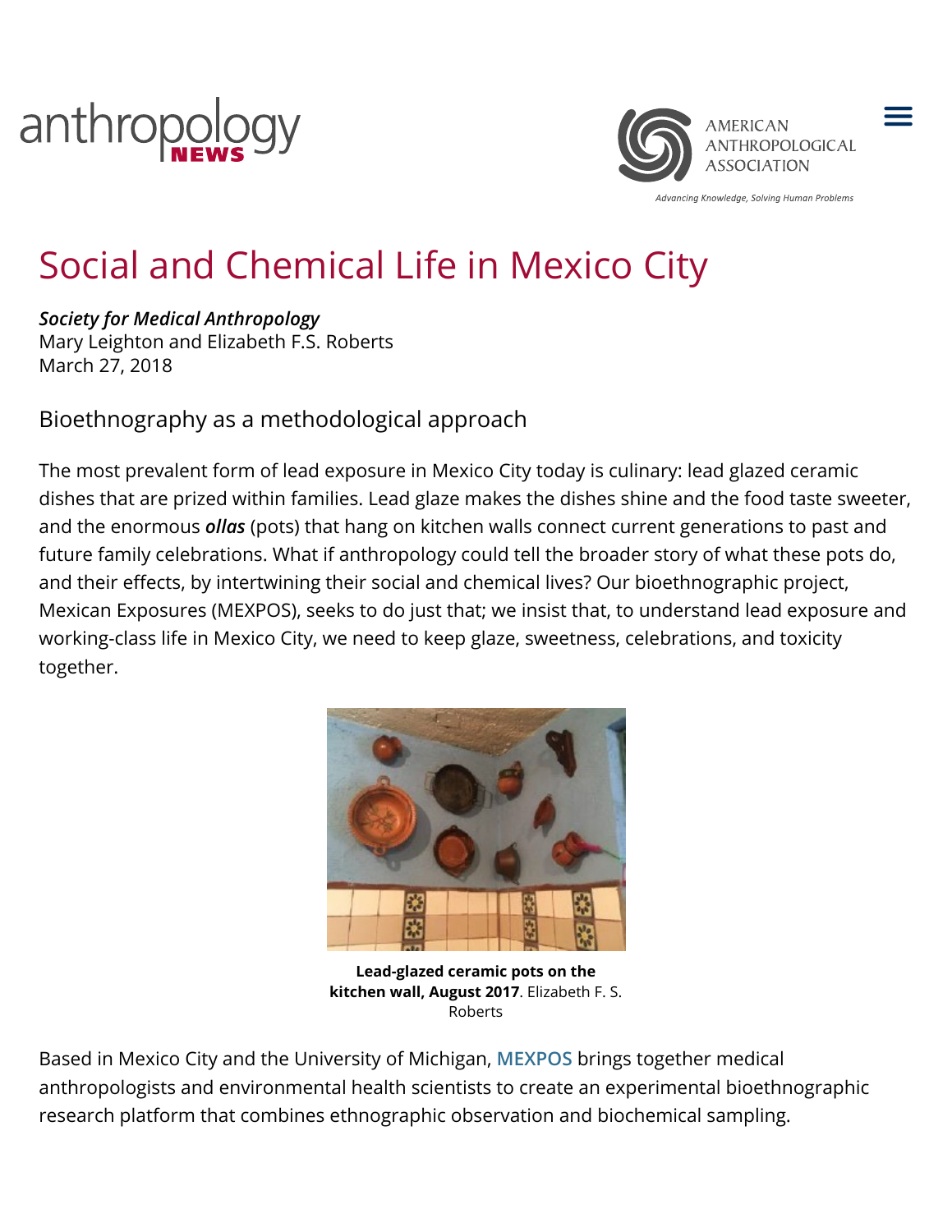Understanding that environment-body interactions are always relational, contingent, and constructed phenomena, we aim to better understand the larger histories, life circumstances, and environments that shape health and inequality among working class people in Mexico City.

Local/situated biologies, a key constructionist concept in medical anthropology (**[Lock 1993](http://www.annualreviews.org/doi/abs/10.1146/annurev.an.22.100193.001025)**), [emphasizes how "biological and social processes are inseparably entangled over time" \(](https://www.wiley.com/en-us/An+Anthropology+of+Biomedicine-p-9781444357905)**Lock and Nguyen 2010**). In this view, biological information "produces a real but partial picture" (**Lock and Nguyen 2010**[\) of human life. Situated biologies approaches include enlisting biological processes](https://www.wiley.com/en-us/An+Anthropology+of+Biomedicine-p-9781444357905) and biological data, while also understanding their historical contingency: the looping effects that condition life circumstances. With our development of a bioethnographic method for examining biological and social exposures, MEXPOS puts the connection between health and inequality into action (**[Roberts 2015](http://onlinelibrary.wiley.com/doi/10.14506/ca32.4.07/abstract)**, **[Roberts and Sanz 2017](https://link.springer.com/chapter/10.1057%2F978-1-137-52879-7_32)**).

While similar sounding to the bio-cultural synthesis formulated by US biological anthropologists, there are important differences ([Beall 2006](https://academic.oup.com/icb/article/46/1/18/661204); [Hadley 2010](http://onlinelibrary.wiley.com/doi/10.1002/ajhb.20959/full)). By maintaining culture as distinct from biology, bio-cultural synthesis remains asymmetrical however, leaving unexamined the scientific study and the historical/economic conditions that continuously shape biological processes.

*Our ethnographic work allows us to understand how toxins that experts can only posit as harmful, can also foster social life.*

In contrast, bioethnography does not simply add culture to biology, to better understand human biological adaptation. Instead, by combining ethnographic observation and biological sampling in a synthetic, symmetrical analysis, environment-body interactions remain always relational phenomena.

### **Background**

Since 1994, researchers from the US and Mexico have recruited through public clinics to collect blood, urine, hair, toenails, breast milk, and teeth from nearly 1,263 mother-child pairs in Mexico City. **[ELEMENT](https://sph.umich.edu/cehc/research/element.html)** (Early Life Exposures in Mexico to ENvironmental Toxicants) is a longitudinal study of how chemical exposure effects fetal/childhood growth and neurological development. Initially focused on lead, ELEMENT now collects data on additional toxicants (bisphenol A, mercury, fluoride, phthalates) and health concerns (diabetes, premature sexual maturation) using new methods (metabolomics, epigenetics).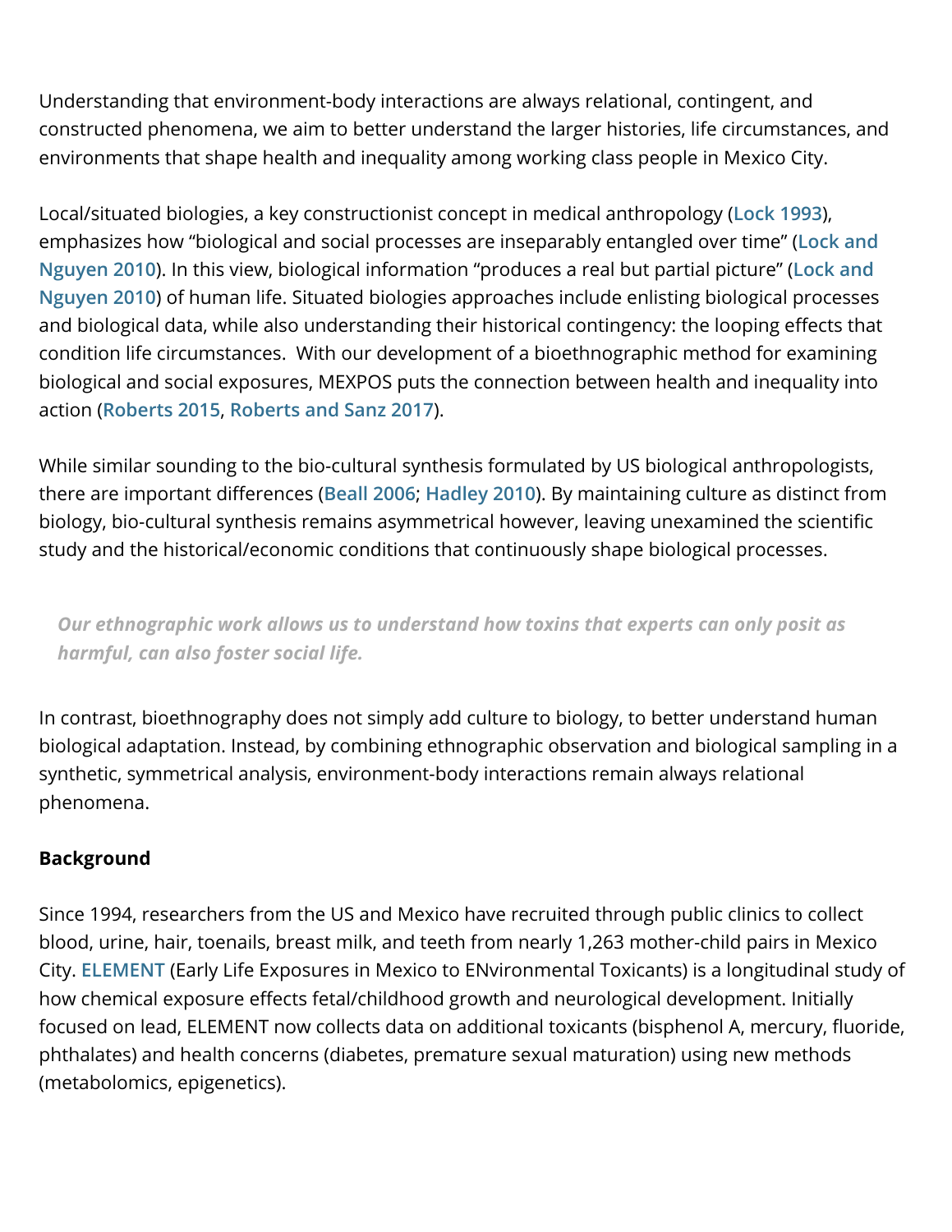

**ELEMENT researchers taking blood samples from a participant, April 2015.** Elizabeth F. S. Roberts

MEXPOS principal investigator **[Elizabeth Roberts](https://sites.lsa.umich.edu/elizabethroberts/)** began working with ELEMENT in Fall 2012, before embarking in 2014 on an intensive ethnography of six ELEMENT families located in two distinct neighborhoods. Her focus was on household/neighborhood environments and geopolitical processes relevant to the production of bodily states. Roberts's anthropological team currently includes postdoctoral researcher **[Mary Leighton](https://sites.lsa.umich.edu/maryleighton/)**, **[David Palma](https://sites.lsa.umich.edu/mexican-exposures/people/)**, and a team of undergraduates who analyze our data in a **[coding lab](http://sites.lsa.umich.edu/mexican-exposures/ethnographic-coding-lab/)**.

The bioethnographic collaboration with ELEMENT has generated exciting new research directions, including a new project, **[NESTSMX \(Neighborhood Environments as Socio-Techno-bio Systems:](https://sites.lsa.umich.edu/mexican-exposures/research/) Water Quality, Public Trust, and Health in Mexico City),** that brings together environmental engineers, anthropologists, and public health researchers as Co-PIs.

#### **Bioethnography in action: Lead-glazed ceramics and water trust**

Because ELEMENT focused initially on lead, participating families have been exposed to 25 years of health education focused on lead mitigation, including researchers physically removing lead glazed ceramics from the kitchens of participants whose blood-lead levels rose too high. Despite this education, some participants consider these ceramics to be essential, especially on religious holidays; handmade and passed down from their grandmothers, dishes honor a rural family life far from urban and sometimes violent Mexico City. Furthermore, food cooked in leaded dishes is said to taste sweeter.

Our ethnographic work allows us to understand how toxins that experts can only posit as harmful, can also foster social life. For instance, pollutants in some Mexico City neighborhoods with higher lead levels can protect against larger toxicants like violent police incursions (**[Roberts 2017](https://culanth.org/articles/931-what-gets-inside-violent-entanglements-and-toxic)**).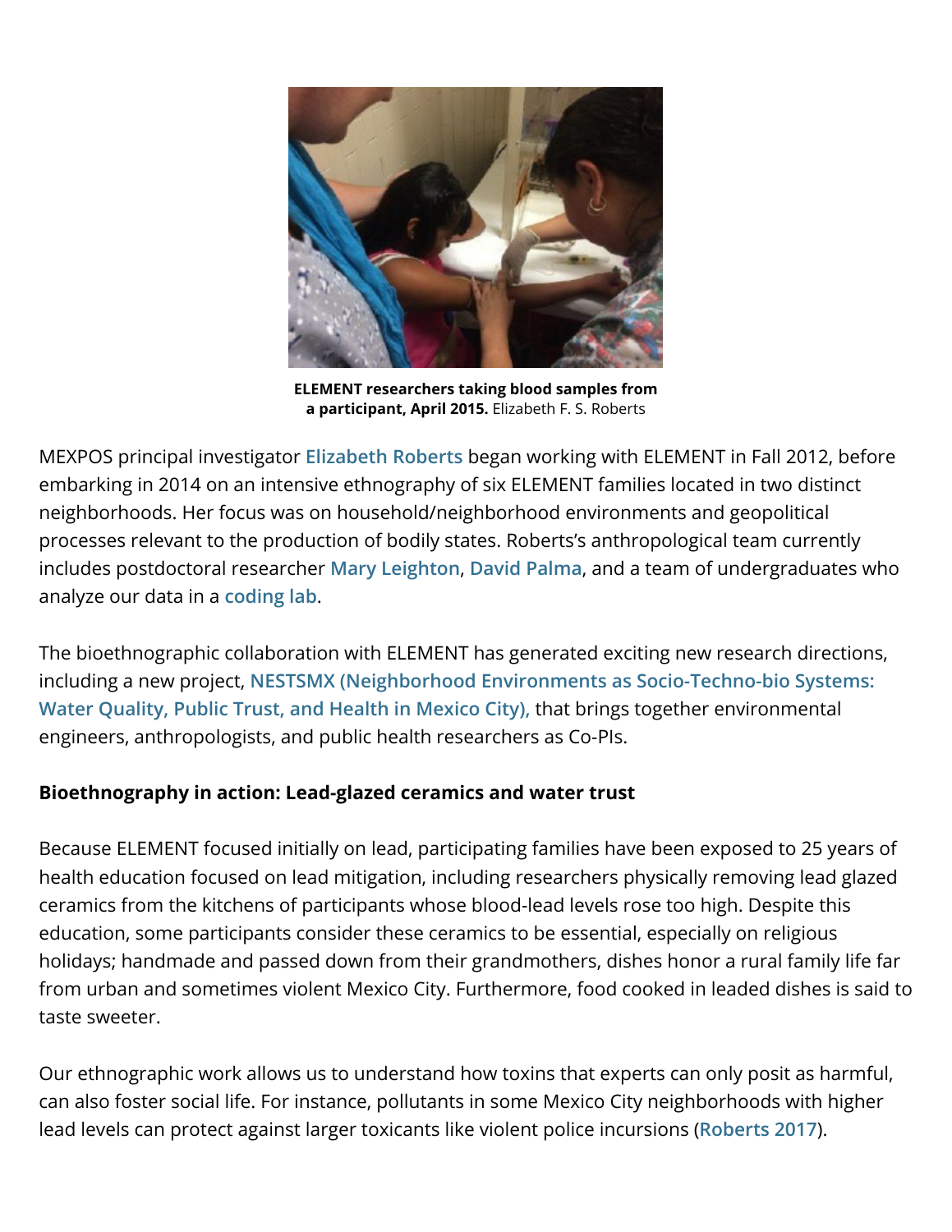Bioethnography, then, loops together the harm of lead glazed ceramic dishes and neighborhood toxic boundaries, these toxin's abilities to reinforce social density, along with the interventions of ELEMENT researchers, biological samples and datasets, and our own ethnographic notes and interactions for a more complete picture of situated biosocial life.

*We insist that, to understand lead exposure and working-class life in Mexico City, we need to keep glaze, sweetness, celebrations, and toxicity together.*

The next phase of MEXPOS involves a bioethnographic approach from the get-go, rather than adding ethnography to an existing biological study. **[NESTSMX](https://sites.lsa.umich.edu/mexican-exposures/research/)** is an NSF-funded interdisciplinary collaboration between public health, civil engineering, and anthropology researchers from the University of Michigan and the **[Instituto Nacional de Salud Pública](https://www.insp.mx/)**, that explores how neighborhoods, as socio-techno-bio systems, shape water access. We posit that unequal distribution of water, and variable trust in water infrastructure, leads to differing exposures to waterborne toxicants and pathogens. Additionally, if water is unreliable, people are more likely to drink soda, which then affects people's biology at molecular and clinical levels, contributing to increased cardiovascular problems, and diabetes and weight gain. These stigmatized bodily states may then make it harder to advocate for fairer water services, at individual or neighborhood levels: a looping reinforcement of both inequality and ill health.

### **MEXPOS as collaborative ethnography**

In 2015 we set up the **[Roberts Ethnographic Coding Lab](https://sites.lsa.umich.edu/mexican-exposures/ethnographic-coding-lab/)**, an experimental part of MEXPOS at the University of Michigan where undergraduates read, code, and analyze MEXPOS's ethnographic data. MEXPOS is unusually large for an ethnographic project, so the collective coding approach is essential; we have over 100,000 pages of fieldnotes and 30,000 photos, with more added each week. Having a group work with the ethnographic material opens up additional epistemological possibilities. Students bring their own life experiences to the data and their diverse training in natural and social sciences, allowing them to generate interpretations that were not apparent to the initial ethnographers. Collective ethnographic analysis thus raises questions about the situatedness of ethnographic data: produced as it is through the records, recollections, and analytic capabilities of the ethnographers and, here, a team of student interpreters and coders in a lab.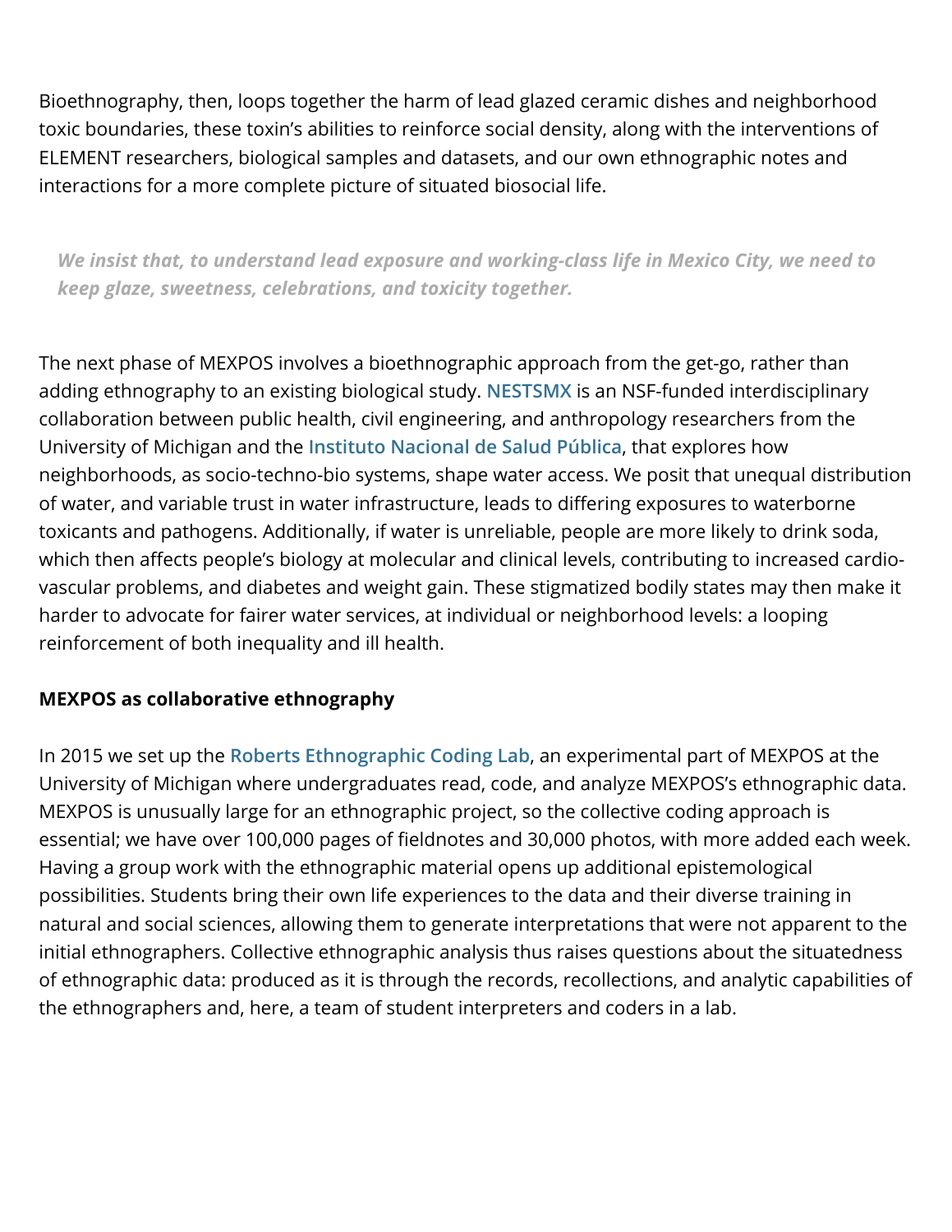

**Household water storage and usage, April 2015.** Elizabeth F. S. Roberts

By posing research questions that cannot be answered through only one form of methodological expertise, and by facilitating team-based ethnographic investigation, our bioethnographic research platform provides a model for collaborative anthropological research that can tell the fuller stories of bodily social processes within specific lifeworlds.

**Mary Leighton** is a postdoctoral research fellow at the University of Michigan. A sociocultural anthropologist with a science and technology studies focus, her research addresses collaborative misalignments between scientists from the Global North and South. As part of Mexican Exposures she studies interdisciplinary and transnational collaborations between public health officials, ethnographers, and engineers.

**Elizabeth F.S. Roberts** is associate professor of anthropology at the University of Michigan. Her work has included research on assisted reproduction in Ecuador and the United States, reproductive governance in Latin America, transnational medical migrations and currently a collaborative environmental health science project in Mexico and the United States.

Please send your comments, contributions, news and announcements to SMA contributing coeditors **Dori Beeler** (dbeeler1@jhmi.edu) and **Laura Meek** (lameek@ucdavis.edu).

Cite as: Leighton, Mary, and Elizabeth F.S. Roberts. 2018. "Bioethnography as a Methodological Approach to Social and Chemical Life in Mexico City." *Anthropology News* website, March 27, 2018. DOI: 10.1111/AN.809

## **Related Categories**

**l d**